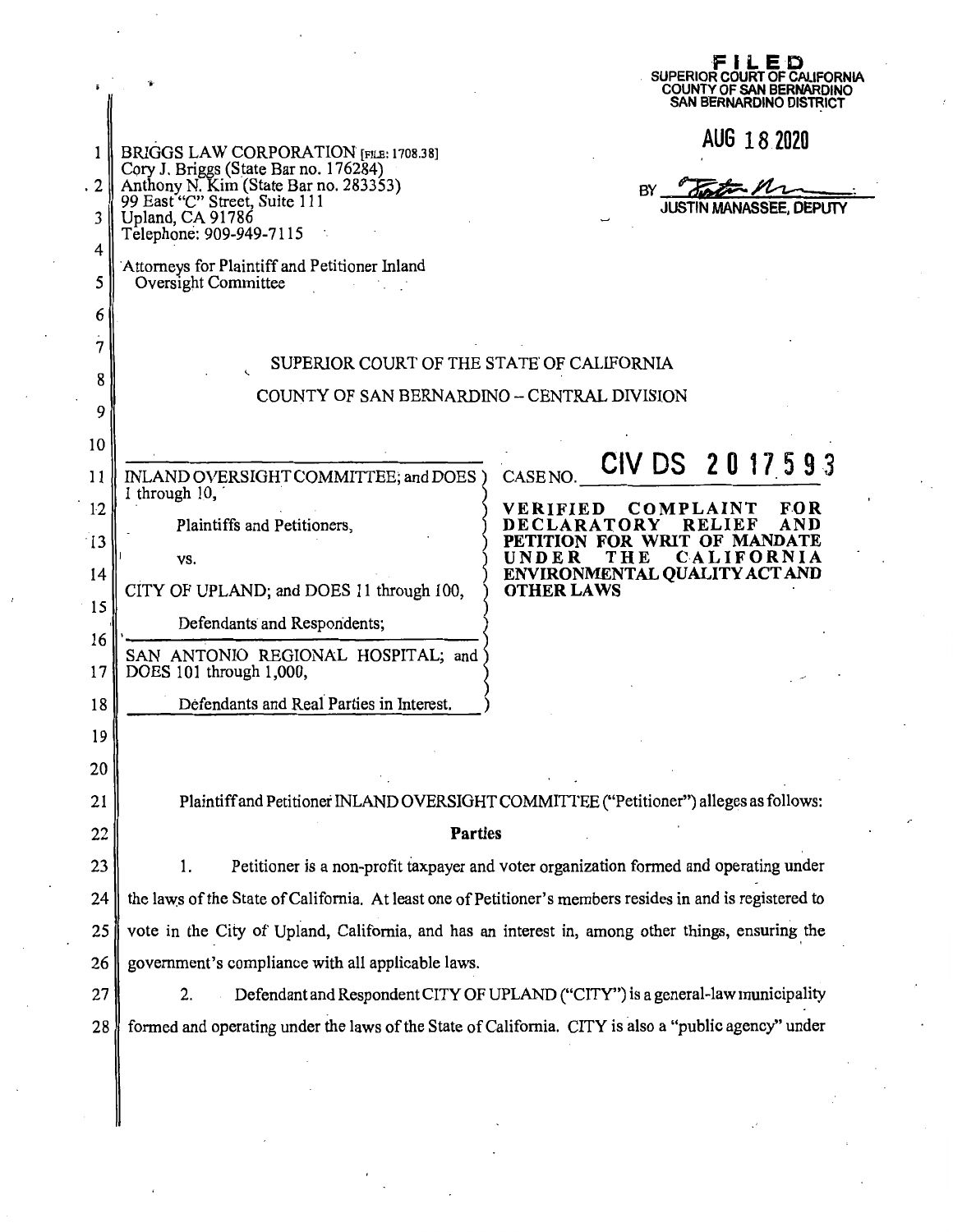Section 21063 of the Public Resources Code and a "local government" under Section 30109 of the  $\mathbf{1}$ 2 Public Resources Code. As a "public agency," CITY is required to comply with California 3 Environmental Quality Act ("CEQA"), Public Resources Code Section 21000 *et seq.* 

4 3. Defendant and Real Party in Interest SAN ANTONIO COMMUNITY HOSPITAL  $5 \parallel$  ("SARH") is a corporation formed and operating under the laws of the State of California.

6 4. The true names and capacities of the Defendants/Respondents/Real Parties in Interest 7 | identified as DOES 11 through 1,000 are unknown to Petitioner, who will seek the Court's permission 8 to amend this pleading in order to allege the true names and capacities as soon as they are ascertained. 9 Petitioner is informed and believes and on that basis alleges that each of the fictitiously named DOES  $10$  11 through 100 has jurisdiction by law over one or more aspects of the proposed project that is the 11 subject of this proceeding and DOES 101 through 1,000 has some other cognizable interest in the  $12$  subject matter of this lawsuit.

### 13 **Background Information**

14 || 5. On or about July 27, 2020, CITY's city council introduced and adopted ordinance no. 15 1943, "AN ORDINANCE OF THE CITY OF UPLAND CALLING A SPECIAL ELECTION ON 16 NOVEMBER 3, 2020 TO SUBMIT TO THE CITY ELECTORS THE QUESTION OF 17 || ABANDONMENT AND DISCONTINUANCE OF USE AS A PUBLIC PARK AN 18 APPROXIMATELY 4.63-ACRE PORTION OF MEMORIAL PARK; AND OVERRULING ALL 19 PUBLIC PROTESTS REGARDING THE SAME" (the "Ordinance"). The Ordinance was put on the  $20$  city council's agenda at SARH's request.

21

22

23

24

25

26

27

28

6. According to the Ordinance's recitals:

"(i) Memorial Park is an approximately 38.5-acre parcel. owned by the City and operated as the Citys largest public park. The City's acquisition of the park was not funded by any special assessment, bond, or any federal or state grant, nor was the land acquired via dedication pursuant to the Subdivision Map Act.

"(ii) In 2017, San Antonio Regional Hospital ("SARH") approached the City about the possibility of selling approximately 4.63 acres in the southwest corner of Memorial Park, consisting of a baseball field, bleachers, scoreboard, lights, parking lot, vacant land and a snack bar/restrooms, lights, parking lot, vacant land and a snack bar/restrooms, more particularly described in the legal description found Exhibit A to this Ordinance (the "Park Parcel"). Since that

COMPLAINT FOR DECLARATORY AND lNJUNCTNE RELlEF ETC.

·,

-.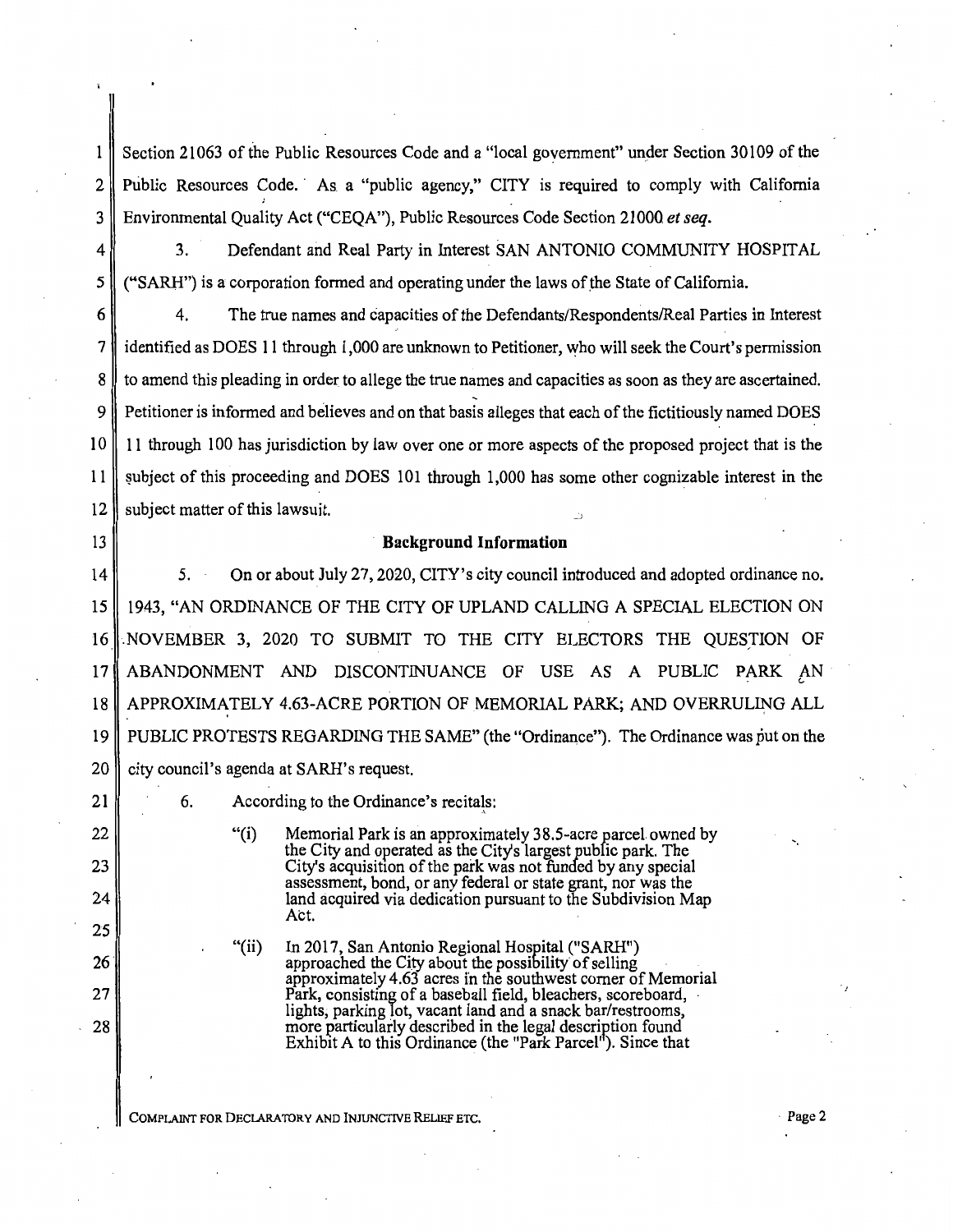|           |    |          | time, SARH has completed a new 4-story patient tower,                                                                                                                                   |
|-----------|----|----------|-----------------------------------------------------------------------------------------------------------------------------------------------------------------------------------------|
| 2         |    |          | emergency room, and 60,000 square foot medical office<br>building, all of which have created a demand for additional                                                                    |
| 3         |    |          | land for parking and future expansion opportunities. SARH<br>intends to purchase the Park Parcel for no less than                                                                       |
| 4         |    |          | \$4,300,000.00, to add new facilities and increase capacity for<br>critically-needed medical services.                                                                                  |
| 5         |    | "(iii)"  | If the City were to sell the Park Parcel, SARH would grant the                                                                                                                          |
| 6         |    |          | City an easement for public parking on the Park Parcel, and<br>the City would use the sale proceeds solely for making public<br>improvements to the other parts of Memorial Park, which |
| 7         |    |          | improvements may include a new baseball field, additional<br>public parking and other new public amenities, landscaping,                                                                |
| $\cdot$ 8 |    |          | structures, and walking trails.                                                                                                                                                         |
| 9         |    | " $(iv)$ | SARH has requested that the City Council submit the<br>question of discontinuing use of the Park Parcel to the City's                                                                   |
| 10        |    |          | electors at the November 3, 2020 general election pursuant to<br>Government Code Section 38440 et seq., which establishes a                                                             |
| 11<br>12  |    |          | procedure for the City Council to submit the question to the<br>City's electors following notice and an opportunity for public<br>protest and hearing.                                  |
| 13        |    | " $(v)$  | On June 22, 2020, the City Council adopted Resolution No.                                                                                                                               |
| 14        |    |          | 6551, declaring that public interest or convenience requires the<br>discontinuance of the use of the Park Parcel as a public park                                                       |
| 15        |    |          | and the City Council's intention to call a special election to<br>submit the question of discontinuance to the city electors so                                                         |
| 16        |    |          | the Park Parcel may be sold to SARH, and setting a public<br>hearing to hear and consider any protests from the public or                                                               |
| 17        |    | "(vi)"   | persons particularly interested in the matter for July 27, 2020.<br>On July 27, 2020, the City Council held a duly noticed public                                                       |
| 18        |    |          | hearing to hear and pass upon all written protests and to hear<br>all persons wishing to speak on the matter.                                                                           |
| 19        |    | "(vii)   | The City Council has received all protests against the proposed                                                                                                                         |
| 20        |    |          | abandonment and discontinuance of the Park Parcel or to the<br>extent thereof provided to the City before adoption of this                                                              |
| 21        |    |          | Ordinance.                                                                                                                                                                              |
| 22<br>23  |    |          | "(viii) All legal prerequisites to the adoption of this Ordinance have<br>occurred.                                                                                                     |
| 24        |    |          | <b>Notice Requirements and Time Limitations</b>                                                                                                                                         |
| 25        | 7. |          | This lawsuit is being commenced not more than 35 days after the notice described in                                                                                                     |
| 26        |    |          | Public Resources Code Section 21167(d) was filed with the county clerk (if such a notice was filed).                                                                                    |
| 27        |    |          |                                                                                                                                                                                         |
| 28        |    |          |                                                                                                                                                                                         |
|           |    |          |                                                                                                                                                                                         |
|           |    |          | Page 3<br>COMPLAINT FOR DECLARATORY AND INJUNCTIVE RELIEF ETC.                                                                                                                          |
|           |    |          |                                                                                                                                                                                         |

 $\bar{z}$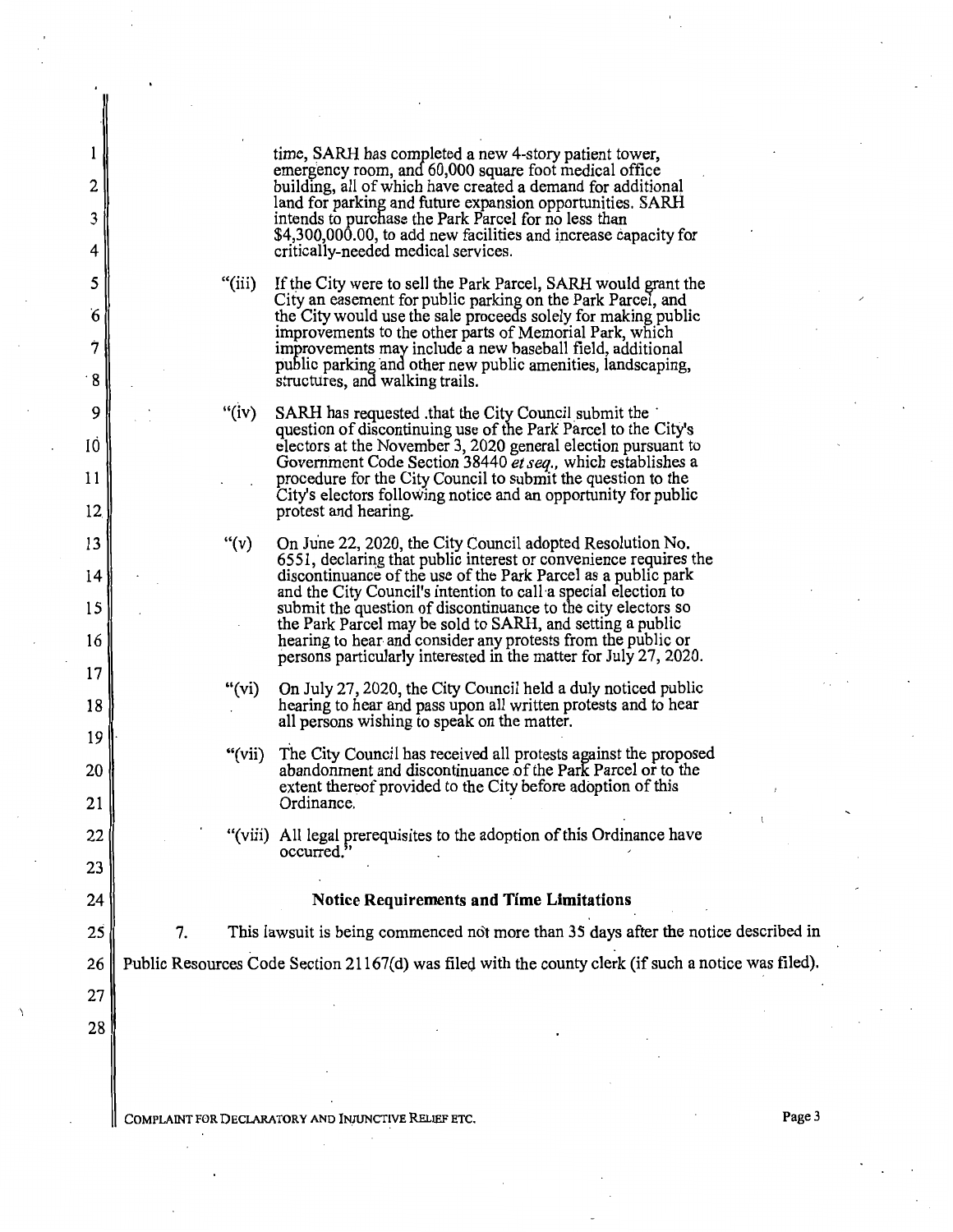$\mathbf{I}$ 8. Petitioner has caused a Notice of Commencement of Action to be served on 2 Defendants/Respondents, as required by Public Resources Code Section 21167.5. A true and correct. 3 copy of the Notice of Commencement of Action is attached to this pleading as Exhibit "A."

4 9. Petitioner will have caused a copy of this pleading to be served on the Attorney General  $5 \parallel$  not more than 10 days after the commencement of this lawsuit, as required by Public Resources Code 6 Section 21167.7 and Code of Civil Procedure Section 388.

## 7 **Jurisdiction and Exhaustion of Administrative Remedies**

8 -10. Petitioner's eeks review by and relief from this Court under Government Code Section 9 36931 *et seq.*, Public Resources Code Sections 21168 and/or 21168.5, as applicable, and Code of Civil . 10 Procedure Sections 526a, 1060 *et seq.,* and 1084 *et seq.,* among other provisions oflaw.

11

11. The violations of law alleged in this lawsuit occurred in San Bernardino County.

12 12. Defendants' /Respondents' conduct in approving the Ordinance with complying with all 13 applicable laws constitutes a prejudicial abuse of discretion because, as alleged in this pleading, they 14 failed to proceed in a manner required by law.

15 13. Petitioner has no plain, speedy, and adequate remedy in the ordinary course of law, since 16 its members and other members of the public will suffer irreparable harm as a result of 17 Defendants' /Respondents' violations of at least one applicable law. Defendants' /Respondents' approval 18 of the Ordinance also rests on their failure to satisfy a clear, present, ministerial duty to act in 19 accordance with all applicable laws. Even when Defendants/Respondents are permitted or required by 20 all law to exercise their discretion in taking action under those laws, they remain under a clear, present, 21 ministerial duty to exercise their discretion within the limits of and in a manner consistent with those 22 | laws. Defendants/Respondents have had and continue to have the capacity and ability to approve the 23 Ordinance within the time limits of and in a manner consistent with those laws, but 24 Defendants/Respondents have failed and refused to do so and have exercised their discretion beyond 25 the limits of and in a manner that is not consistent with those laws.

26 27

14. Petitioner has a beneficial right and interest in Defendants' /Respondents' fulfillment of all their legal duties, as alleged in this pleading.

28

COMPLAINT FOR DECLARATORY AND INJUNCTIVE RELIEF ETC. THE PAGE OF PAGE OF PAGE 4

 $\cdot$  '1

 $\mathbf{L}$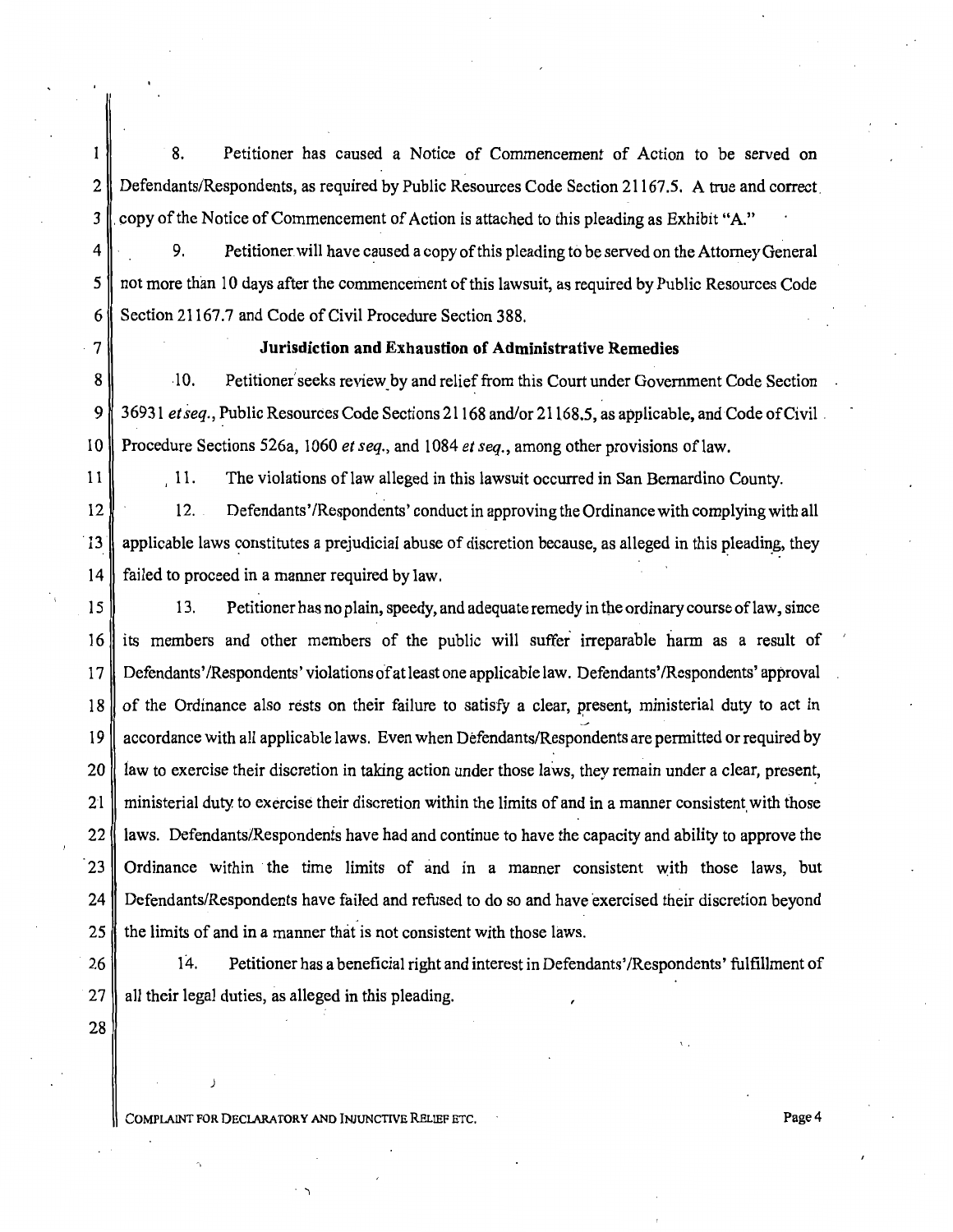15. Petitioner exhausted administrative remedies to the ex tent required by law. Alternatively 2 and additionally, neither Public Resources Code Section 21177(a)-(b) nor any other exhaustion-of-3 remedies requirement may be applied to Petitioner.

#### FIRST CAUSE OF ACTION: Illegal Approval of Ordinance (Against All Defendants/Respondents/Real Parties in Interest)

16. Paragraphs 1 through 15 are fully incorporated into this paragraph.

4

 $\mathbf{1}$ 

*5* 

6

7

8

9

10

17. The Ordinance's approval was illegal. By way of example and not limitation:

A. The Ordinance violates the Government Code for the following reasons:

11 1. At all times relevant to this lawsuit, Government Code Section 36934 has 12 provided as follows: "Ordinances shall not be passed within five days of their introduction, nor at other I 13 than a regular meeting or at an adjourned regular meeting. However, an urgency ordinance may be 14. passed immediately upon introduction and either at a regular or special meeting. Except when, after 15  $\parallel$  reading the title, further reading is waived by regular motion adopted by majority vote all ordinances  $16 \parallel$  shall be read in full either at the time of introduction or passage. When ordinances, other than urgency 17 ordinances, are altered after introduction, they shall be passed only at a regular or at an adjourned 18 regular meeting held at least five days after alteration. Corrections of typographical or clerical errors 19 are not alterations within the meaning of this section."

20 || 2. At all times relevant to this lawsuit, Government Code Section 36937 has 21 provided as follows: "Ordinances take effect 30 days after their final passage. An ordinance takes effect 22  $\parallel$  immediately, if it is an ordinance: (a) Relating to an election. (b) For the immediate preservation of the 23 public peace, health or safety, containing a declaration of the facts constituting the urgency, and is 24  $\parallel$  passed by a four-fifths vote of the city council. (c) Relating to street improvement proceedings. (d) 25 Relating to taxes\for the usual and current expenses of the city. (e) Covered by particular provisions of 26 law prescribing the manner of its passage and adoption."

27  $\parallel$  3. The Ordinance is not an urgency ordinance but was passed immediately 28 upon introduction; its title was not read before CITY's mayor made a motion to waive a full reading

COMPLAINT FOR DECLARATORY AND INJUNCTIVE RELIEF ETC. Page 5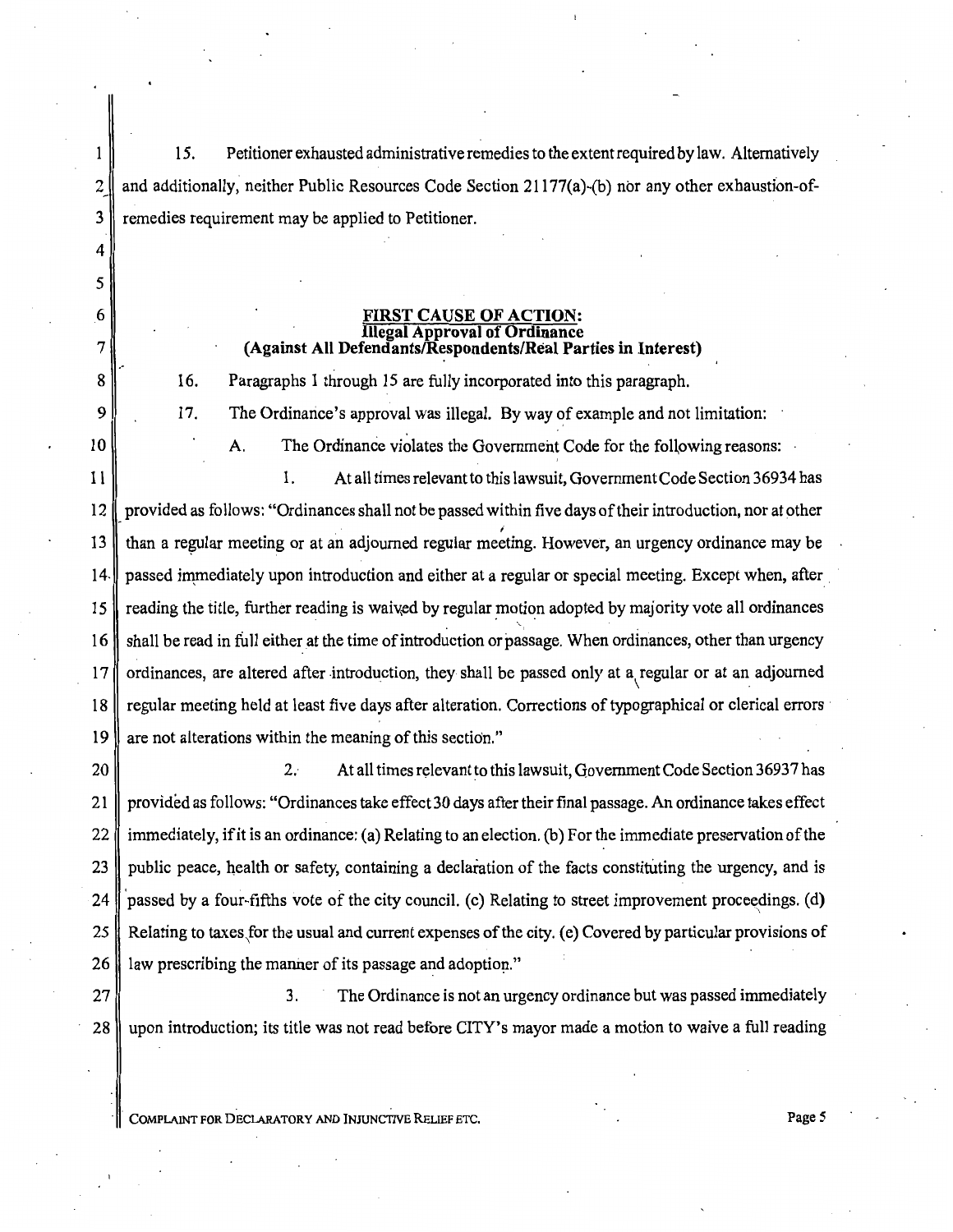of the Ordinance and another member of the city council seconded the motion; and/or it was not read  $\mathbf{1}$  $2 \parallel$  in full prior to introduction or adoption.

3

/

B. The Ordinance violates CEQA for the following reasons: 1. ' Introduction and passage of the Ordinance constitute discretionary acts.

2. CITY did not subject the Ordinance to environmental review under 6 CEQA prior to introducing or passing the Ordinance.

8 | impacts. 3. The Ordinance has the potential to cause significant environmental

4. The Ordinance is not exempt from environmental review under CEQA.

 $11$  18. There is currently a dispute between Petitioner· and Defendants/Respondents over the 12 Ordinance's legal force and effect. Petitioner contends that the Ordinance has no legal force or effect 13 because it violates the Government Code, CEQA, and/or one or more other applicable laws.  $14$  Defendants/Respondents dispute Petitioner's contention. The parties therefore require a judicial 15 determination of the Project's legal force and effect (if any).

#### 16 **Prayer**

17 FOR ALL THESE REASONS, Petitioner respectfully prays for the following relief against 18 Defendants/Respondents (and any and all other parties who may oppose Petitioner in this lawsuit):

19 || A. A judgment or other appropriate order determining or declaring that 20 Defendants/Respondents failed to fully comply with the Government Code, CEQA, and/or one or more 21  $\parallel$  other applicable laws as they relate to the Ordinance and that there must be full compliance therewith I 22  $\parallel$  before final passage of the Ordinance may occur;

23 B. A judgment or other appropriate order determining or declaring that 24 Defendants/Respondents failed to comply with the Government Code, CEQA, and/or one or more other 25 applicable laws as they relate to the Ordinance and that its passage and any results thereof were illegal  $26$  in at least some respect, rendering the Ordinance and results null and void;

27 C. Injunctive relief prohibiting Defendants/Respondents (and any and all persons acting at 28 the request of, in concert with, or for the benefit of one or more of them) from taking any action on any

COMPLAINT FOR DECLARATORY AND INJUNCTIVE RELIEF ETC. Page6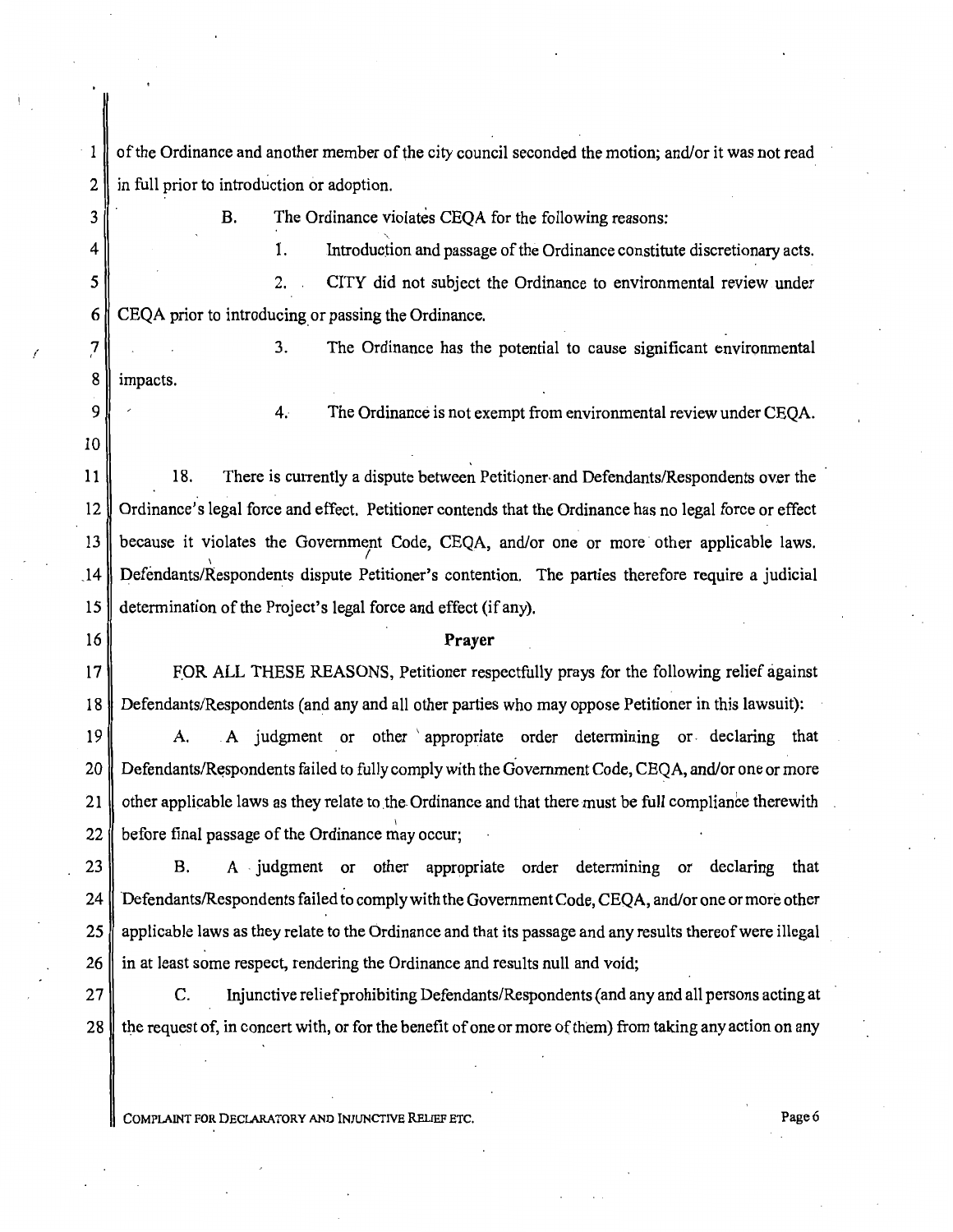1 aspect of, in furtherance of, or otherwise based on the Ordinance unless and until 2 Defendants/Respondents comply with the Government Code, CEQA, and all other applicable laws, as  $3 \parallel$  determined by the Court;

4 D. Any and all other relief that may be authorized by the Government Code, CEQA, or other 5 applicable laws, or any combination of them, but is not explicitly or specifically requested elsewhere-6  $\parallel$  in this Prayer;

7 E. Any and all legal fees and other expenses incurred by Petitioner in connection with this 8 proceeding, including but not limited to reasonable attorney fees as authorized by the Code of Civil 9 Procedure; and

F. Any and all further relief that this Court may deem appropriate.

By:

Date: August 18, 2020.

10

11

12

13

14

15

16

17

18

19

20

21

22

23

24

25

26

27

28

Respectfully submitted,

**BRIGGS LAW CORPORATION** 

Cory J. Briggs

Attorneys for Plaintiff and Petitioner Inland Oversight Committee·

COMPLAINT FOR DECLARATORY AND INJUNCTIVE RELIEF ETC. The contract of the contract of the Page 7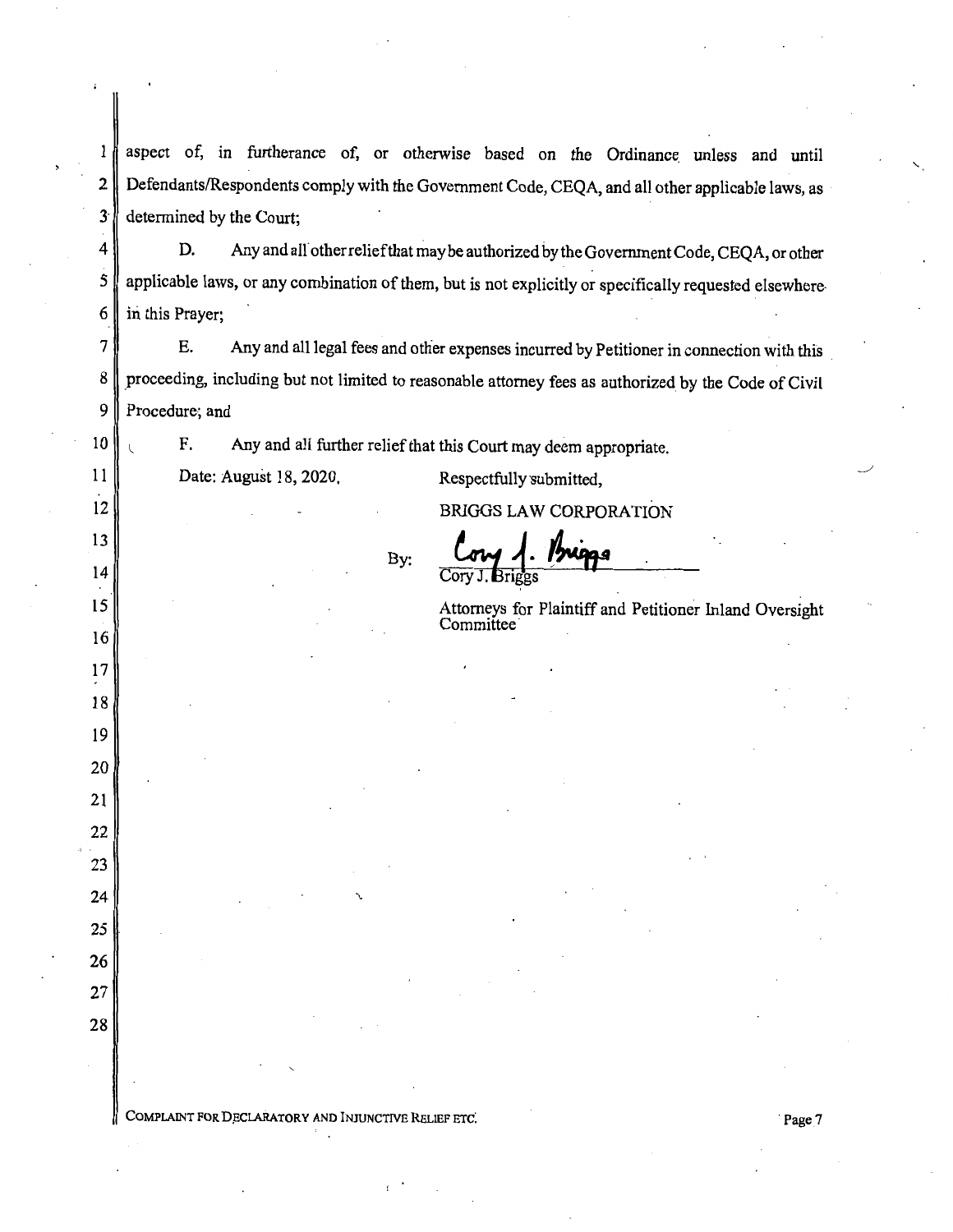# COMPLAINT FOR DECLARATORY AND INJUNCTIVE RELIEF AND PETITION FOR WRIT OF MANDATE UNDER THE CALIFORNIA ENVIRONMENTAL QUALITY ACT AND OTHER LAWS

 $\lambda$ 

'

Í

.J

Exhibit "A"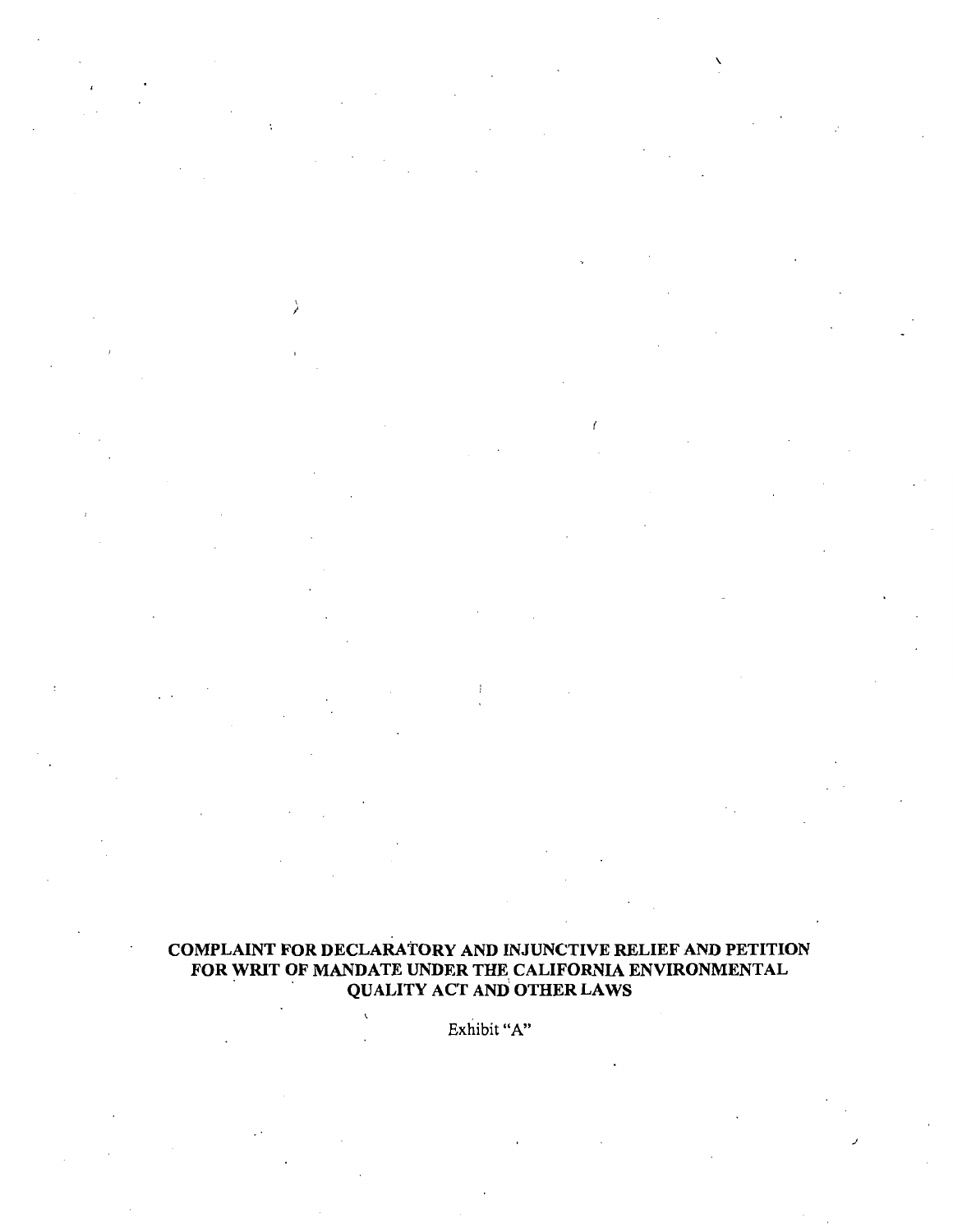# **BRIGGS LAW CORPORATION**

*San f/Jiego Office: 4891 fPacific !J{igfiway, Suite 104*   $San$  *Diego, CA* 92110

*tfefepfione: 619-49l-!J021* 

*Qlease respond to: Inland Empire Office* 

*In£'antft£mpire Office:*  99 *East* "C" Street, Suite 111  $v$ *pland*,  $\alpha$  91786

> *tfefepfione: 909-949-1115 fFacsimik: 909-949-1121*

> > *CBl.C IJ'i{e(s): 1108.38*

#### 17 August 2020

City Clerk Keri Johnson City of Upland 460 North Euclid A venue Upland, CA 91786.

#### Re: Notice of Commencement of Action

Dear City Clerk:

I represent Inland Oversight Committee *et al.* and am sending this Notice of Commencement of Action on my clients' behalf...

Please be advised that an action is to be commenced by my clients in San Bernardino County Superior Court against your agency. The action will challenge your agency's adoption of Ordinance no. 1943 on the grounds that its passage violated the California Environmental Quality Act (PUB. RES. CODE§ 21000 *et seq.).* The action may also challenge your agency's passage of the Ordinance . based on one or more violations of other laws.

If you have any questions, please feel free to contact me.

Sincerely,

BRIGGS LAW CORPORATION  $e<sub>em</sub>$ 

Cory J. Briggs

Be Good to the Earth: Reduce, Rease, Recycle -~·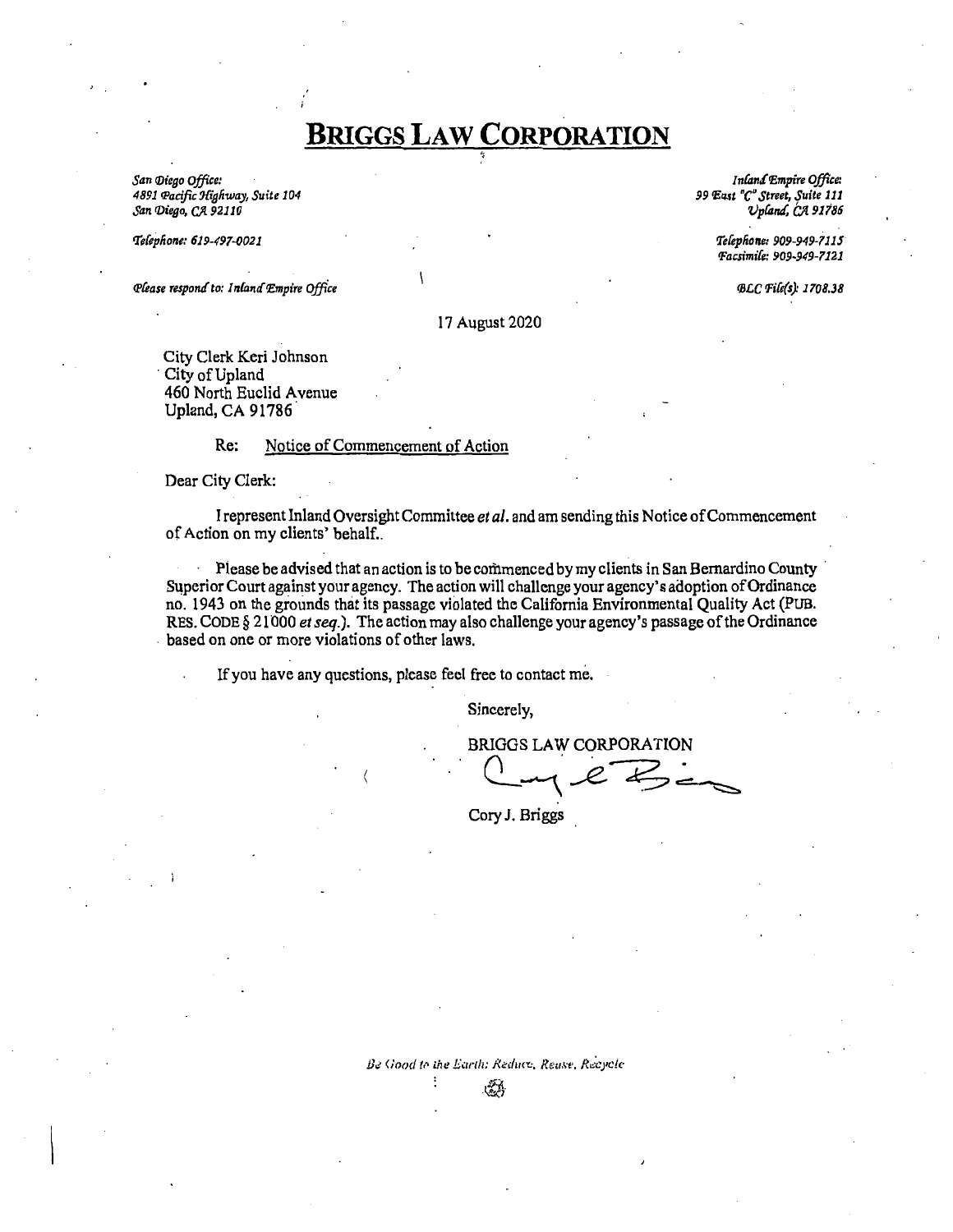# **Ruth Flores**

)

**From: To: Sent:**  Subject: Microsoft Outlook 'Upland CityCierk'; kjohnson@ci.upland.ca.us Monday, August 17, 2020 3:27 PM Relayed: Notice of Commencement of Action

Delivery to these recipients or groups is complete, but no delivery notification was sent by the **destination server:** 

'Upland CltyCierk' (UplandCitvCierk@cl.upland.ca. us)

kjohnson@ci.upland.ca.us (kjohnson@ci.upland.ca.us)

Subject: Notice of Commencement of Action

/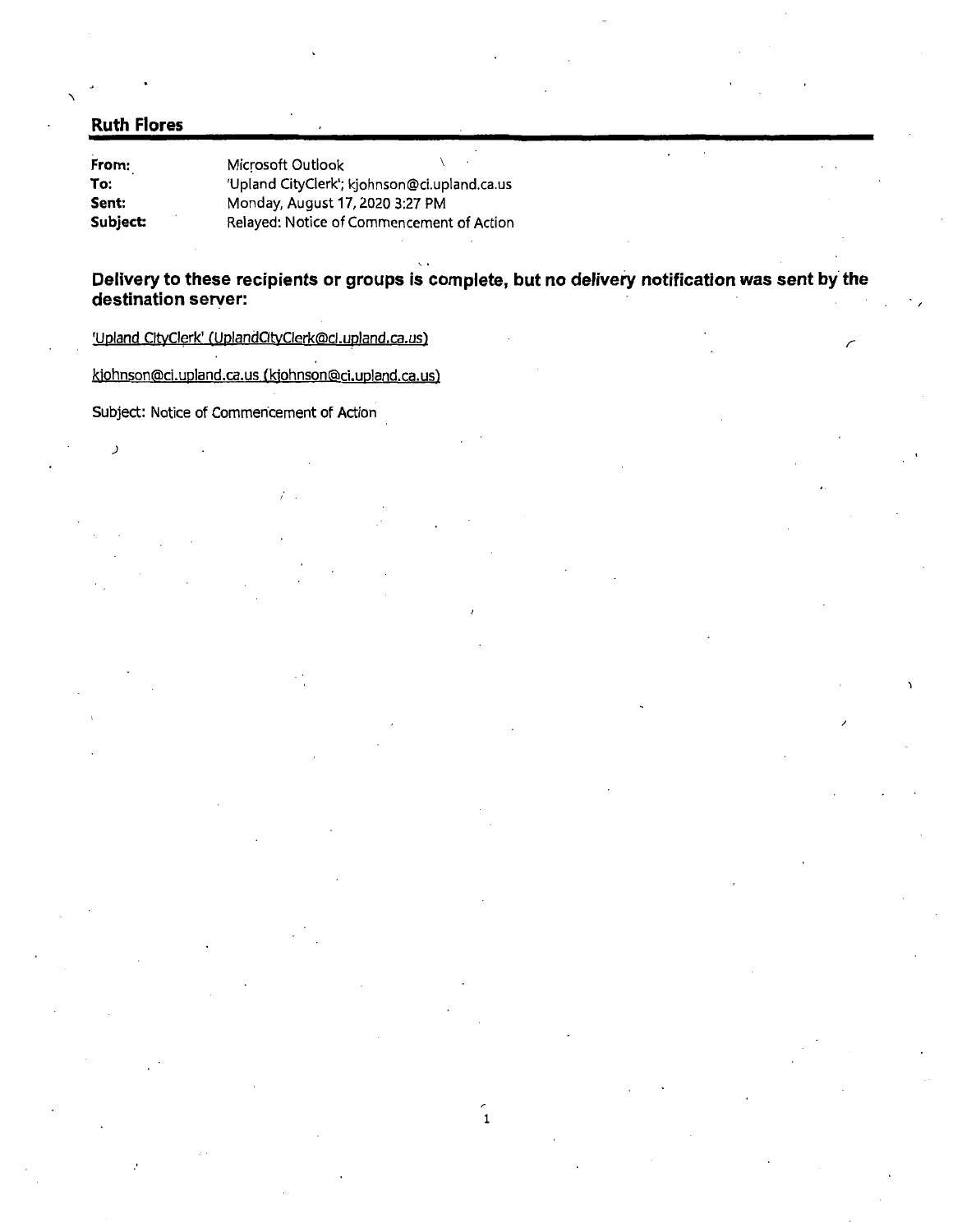#### Ruth Flores

| From:    | Keri Johnson <kjohnson@ci.upland.ca.us></kjohnson@ci.upland.ca.us> |
|----------|--------------------------------------------------------------------|
| Sent:    | Monday, August 17, 2020 3:37 PM                                    |
| To:      | <b>Ruth Flores</b><br>٠                                            |
| Subject: | RE: Notice of Commencement of Action                               |

#### Received.

Keri Johnson, CMC, CPMC *City Clerk Office of the City Clerk*  909.93/.4124 www.uplandca.gov/city-clerk

From: Ruth Flores (mailto:Ruth@briggslawcorp.com]

Sent: Monday, August 17, 2020 3:27PM

To: Upland CityCierk <UplandCityCierk@ci.upland.ca.us>; Kerl Johnson <kjohnson@cl.upland.ca.us> Subject: Notice of Commencement of Action

## WARNING: External email. Please verify sender before opening attachments or clicking on links.

City Clerk:

Please see the attached Notice of Commencement of Action on behalf of Inland Oversight Committee.

Thank you.

\

Ruth Flores Email: ruth@briggslawcorp.com

#### Briggs Law Corporation

Inland Empire Office: 99 East "C" Street, Suite 111, Upland, CA 91786 Telephone: 909-949-7115 Fax: 909-949-7121

San Diego Office: 4891 Pacific Highway, Suite 104, San Diego, CA 92110 Telephone: 619-497-0021

Please consider the environment before printing this e-mail.

Important Notice: This message contains confidential information intended only for the use of the addressee(s) named above and may contain information that is legally privileged. If you are not an addressee or the person responsible for delivering this message to the addressee(s), you are hereby notified that reading, 'disseminating, distributing, or copying this message is strictly prohibited. If you have received this message by mistake, please immediately notify me by replying to this message and then delete the original message and your reply immediately thereafter. Thank you very much.

\.

Internal Revenue Service Circular 230 Disclosure: Nothing in this message is intended or written by Briggs Law Corporation (including its attorneys and staff) to be used and cannot be used for the purpose of (i) avoiding penalties under the Internal Revenue Code or (ii) promoting, marketing, or recommending to another party any transaction or matter addressed in this message.

 $\mathbf{1}$